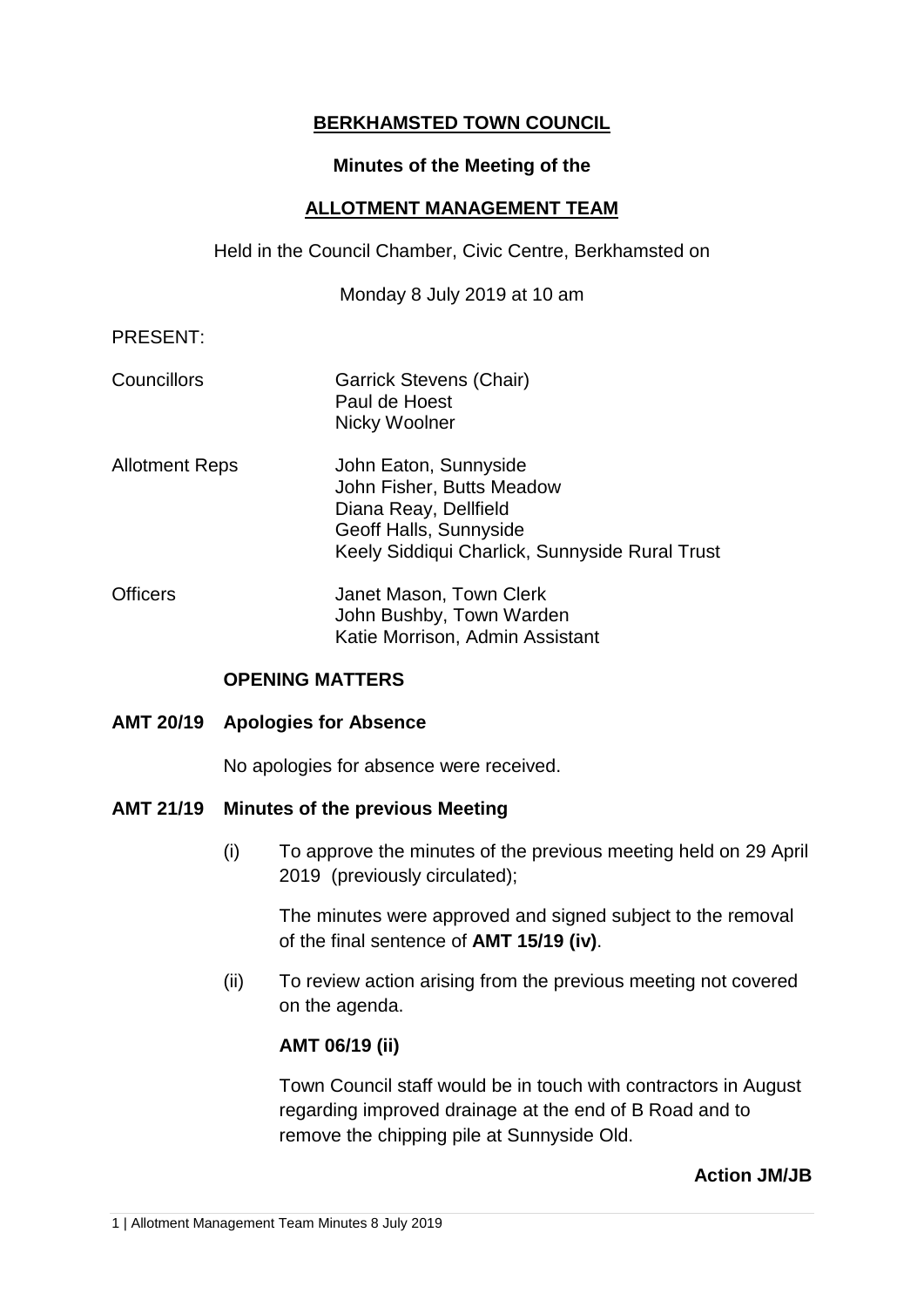## **AMT 07/19**

JM would similarly be in touch with an alternative contractor for tree work. **Action JM**

## **AMT 15/19**

The letters requested at the last meeting had been sent.

## **AMT 22/19 Chairman's Communications**

3 May e-mail from Lina Nieto, Public Affairs, Affinity Water regarding the company's WhyNotWater manifesto was noted (previously circulated 2-07-19).

### **Noted**

## **AMT 23/19 Public Participation**

No members of the public were present.

### **FINANCE MATTERS**

### **AMT 24/19 Income and Expenditure Report**

- (i) Allotment income and expenditure reports at 31 May 2019 were discussed in detail.
- (ii) It was **noted** that at 31 May 2019 Allotment Reserves stood at £15,016.

### **ALLOTMENT MATTERS**

(Colony system papers had been emailed prior to the meeting and hard copies circulated during the meeting)

- **AMT 25/19** To consider, as appropriate, allotment and plot inspection reports and other current matters at:
	- (i) Dellfield

DR requested that updated tenancy lists be circulated to the allotment representatives. She advised that warning letters should be issued. She also reported that a padlock had been purchased for the gate at north side of the site. It was confirmed that there were 3 vacancies and 14 on the waiting list. DR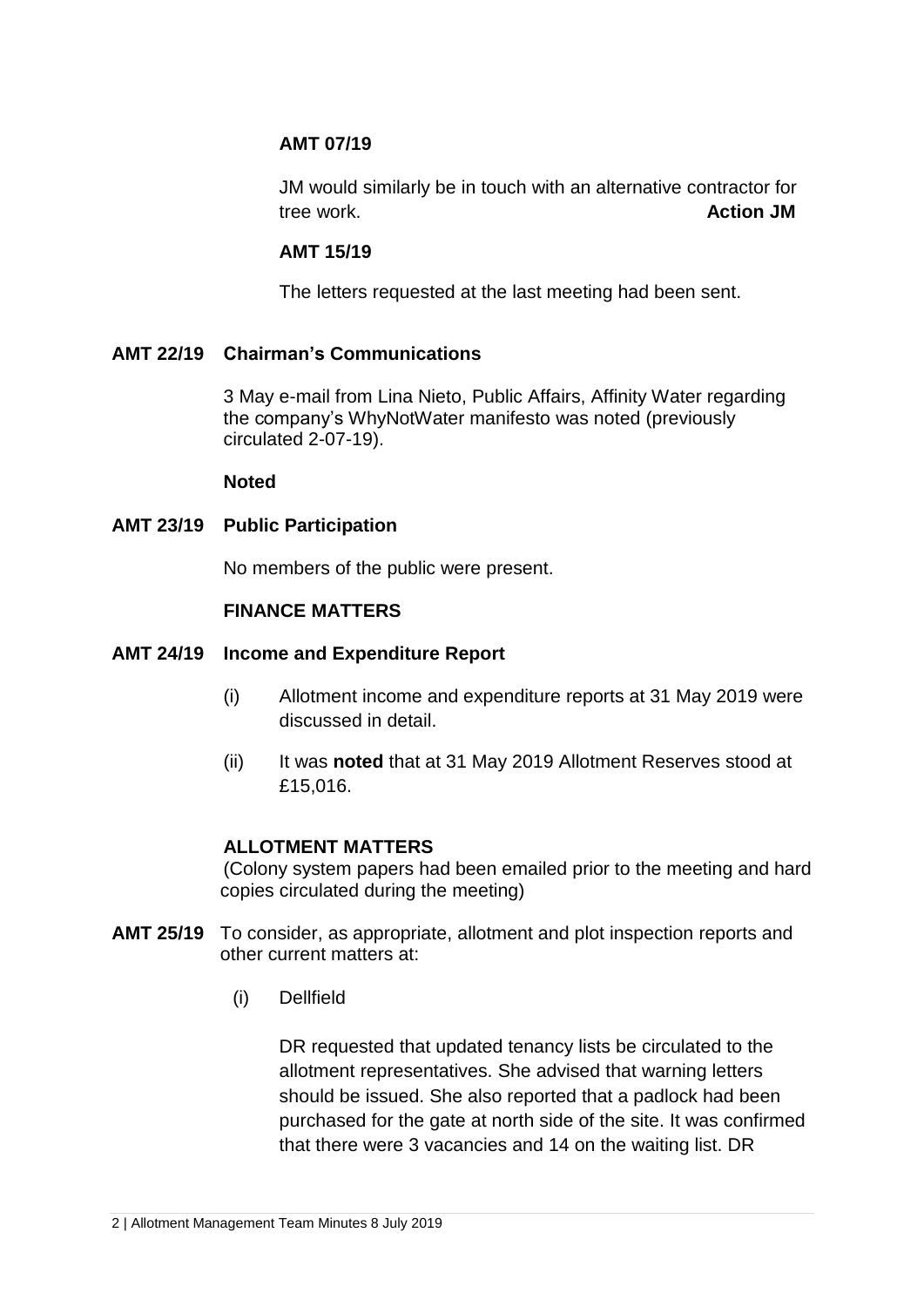advised that three people should be taken off the waiting list. **Action Town Council**

(ii) Sunnyside Old and Sunnyside New.

JE requested that warning letters be sent out. He reported that the site had 4 vacancies and 20 on the waiting list.

(iii) Butts Meadow (JF)

JF requested that warning letters be sent out. He reported that the site had no vacancies and 7 on the waiting list. He also reported that the overgrown area at the boundary of plot 21 had **been cut back. Action Town Council** 

(iv) Sunnyside Rural Trust (KSC).

No updates

**AMT 26/19** (i) To consider whether to increase allotment charges for the allotment year commencing 30 September 2019 and to make recommendations as appropriate.

> Due to variety of factors, it was **agreed** that discussions of allotment charge increases would be postponed. Changes to the charges would be considered for the allotment year commencing September 2020.

(ii) To **receive and note** for future reference and information submitted by Ms J Sippings about the history of water charges (e-mailed to AMT 2-07-19)

#### **Noted**

(iii) Also regarding water charges **to note** for future reference that a Dellfield Allotment plot holder has suggested the following possibility for water charges:

"*There was a discussion a little while ago about a more equitable split of water charges, recognising that tenants without hose licences also make use of the water supply, though probably in a much smaller quantity per unit area.*

*If this is still an active topic I wonder what would be the financial effect of charging £1.00 per pole for hose users and £0.50 per pole for others, the watering can users. These latter would need*